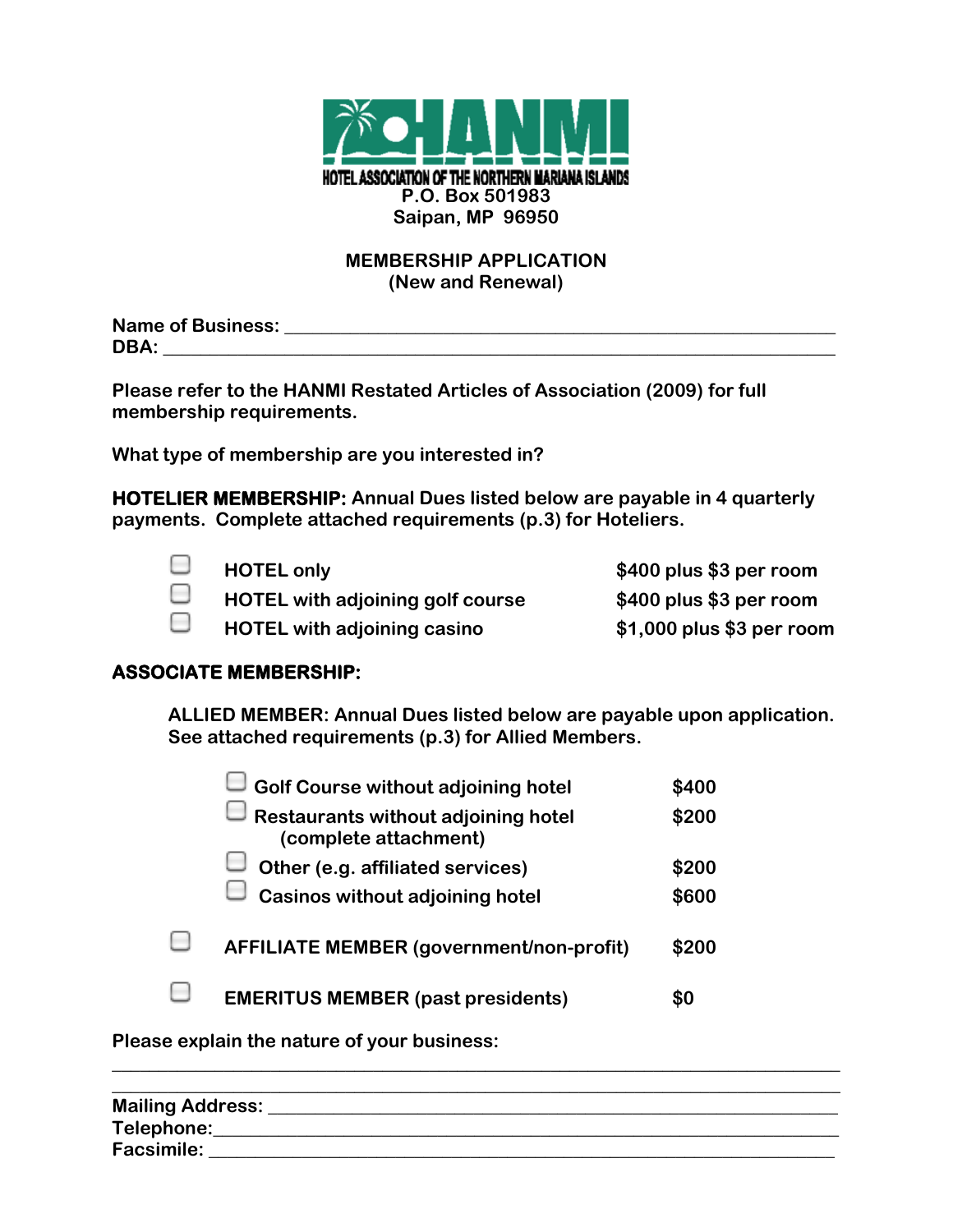| Representative Name: Name: Name and Allen Manual Allen Manual Allen Manual Allen Manual Allen Manual Allen Manual Allen Manual Allen Manual Allen Manual Allen Manual Allen Manual Allen Manual Allen Manual Allen Manual Alle |
|--------------------------------------------------------------------------------------------------------------------------------------------------------------------------------------------------------------------------------|
|                                                                                                                                                                                                                                |
|                                                                                                                                                                                                                                |
| *Please note: this email address will receive all email notices and occupancy                                                                                                                                                  |
| stats information.                                                                                                                                                                                                             |
| Website Address: New York Changes and Management Changes and Management Changes and Management Changes                                                                                                                         |
| Link to HANMI website: [] yes [] no                                                                                                                                                                                            |
|                                                                                                                                                                                                                                |

**(New applicants only) Enclosed is a non-refundable application payment of \$250 for Hoteliers or \$100 for Allied and Affiliate applications.** 

| <b>Signature of Authorized Rep:</b> | Date: |
|-------------------------------------|-------|
|-------------------------------------|-------|

**RETURN THIS FORM AND PAYMENT TO: HANMI, P.O. Box 501983, Saipan, MP 96950.**